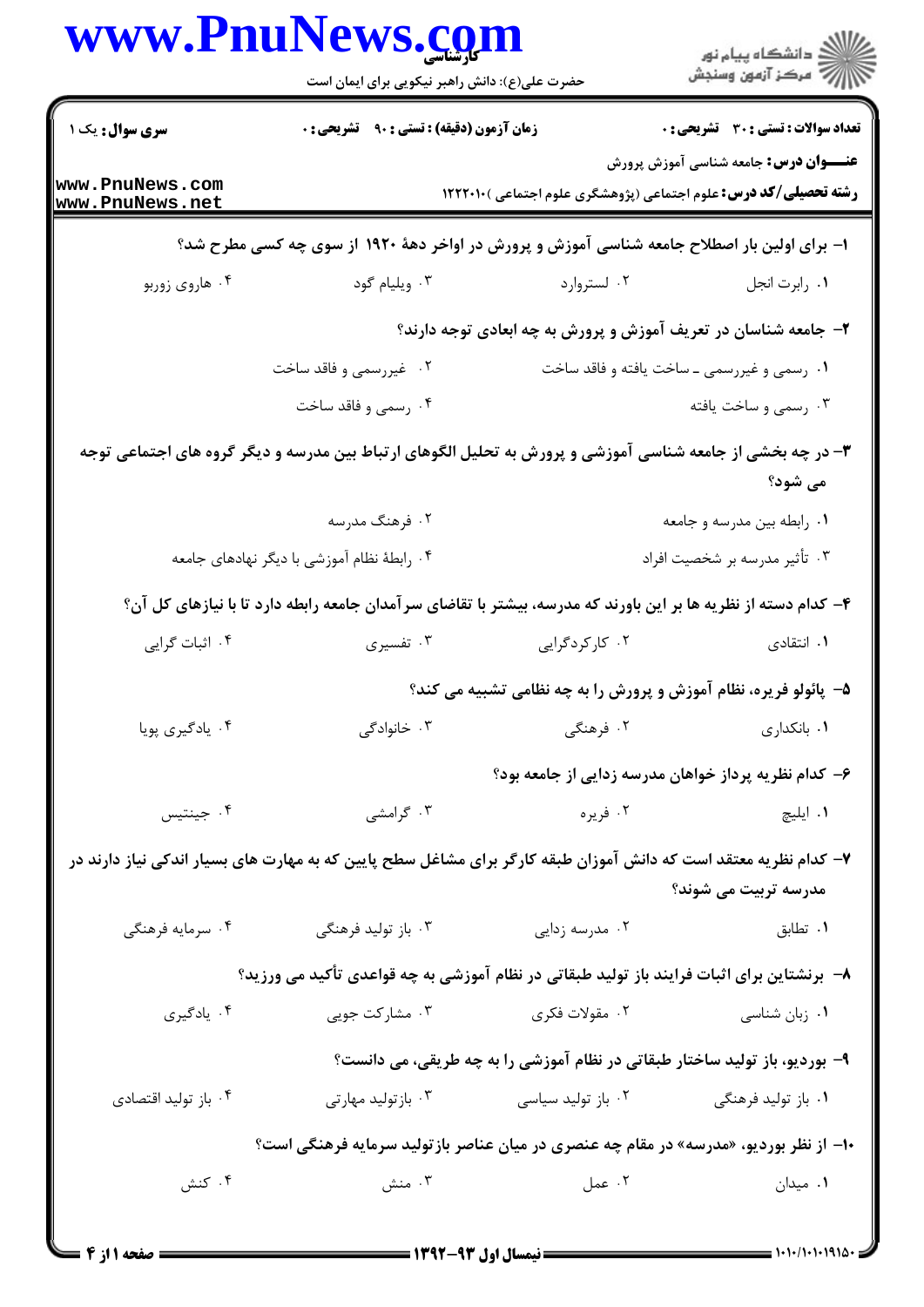|                                    | www.PnuNews.com<br>حضرت علی(ع): دانش راهبر نیکویی برای ایمان است                                        |                     | ڪ دانشڪاه پيام نور<br>//> مرڪز آزمون وسنجش                                                                              |
|------------------------------------|---------------------------------------------------------------------------------------------------------|---------------------|-------------------------------------------------------------------------------------------------------------------------|
| <b>سری سوال : ۱ یک</b>             | زمان آزمون (دقیقه) : تستی : ۹۰٪ تشریحی : ۰                                                              |                     | <b>تعداد سوالات : تستي : 30 ٪ تشريحي : 0</b>                                                                            |
| www.PnuNews.com<br>www.PnuNews.net |                                                                                                         |                     | <b>عنـــوان درس:</b> جامعه شناسی آموزش پرورش<br><b>رشته تحصیلی/کد درس:</b> علوم اجتماعی (پژوهشگری علوم اجتماعی )1۲۲۲۰۱۰ |
|                                    | 11- کالینز در حمله به نظریه کارکردگرایی در مورد قشربندی آموزشی، چه مفاهیمی را از ماکس وبر اخذ کرده است؟ |                     |                                                                                                                         |
|                                    | ۰۲ طبقه بالا و پايين                                                                                    |                     | ۰۱ قدرت، ثروت و منزلت                                                                                                   |
|                                    | ۰۴ کارکردهای آشکار و پنهان                                                                              |                     | ۰۳ سرمایه های اقتصادی و فرهنگی                                                                                          |
|                                    | ۱۲- کدام یک جزو موضوع های اصلی مورد توجه در رهیاقت تفسیری مایکل یانگ، محسوب نمی شود؟                    |                     |                                                                                                                         |
| ۰۴ مهارت های زبانی                 | ۰۳ تعامل در کلاس                                                                                        | ٢. محيط هاي يادگيري | ٠١. آموزش مجازي                                                                                                         |
|                                    | ۱۳– چه نوع هنجارهایی در بین معلمان یا دانش آموزان، بیانگر اتفاقات واقعی در کلاس هستند؟                  |                     |                                                                                                                         |
| ۰۴ ساخت یافته                      | ۰۳ ارزشی                                                                                                | ۰۲ رسمی             | ۰۱ غیررسمی                                                                                                              |
|                                    |                                                                                                         |                     | ۱۴– از کدام جهات، مدرسه دارای ویژگی های یک سازمان است؟                                                                  |
|                                    | ۰۲ کارکردهای آشکار و پنهان                                                                              |                     | ۰۱ هدف گرایی ـ شبکه موقعیت ها                                                                                           |
|                                    | ۰۴ باز تولید پایگاه و طبقه                                                                              |                     | ۰۳ مدیریت                                                                                                               |
|                                    |                                                                                                         |                     | ۱۵– به طور کلی چند نوع کنترل در مدرسه وجود دارد؟                                                                        |
| $\gamma$ . $\uparrow$              | $\mathbf{r}$ . $\mathbf{r}$                                                                             | $\Delta$ .          | f.1                                                                                                                     |
|                                    | ۱۶– کدام نظریه پرداز معتقد است که نظام آموزشی و کلاس درس دارای دو کارکرد شامل اجتماعی شدن و تخصص نیروی  |                     | انسانی است؟                                                                                                             |
| ۰۴ کالینز                          | ۰۳ گالتون                                                                                               | ۲. وبر              | ۰۱ پارسونز                                                                                                              |
|                                    | ۱۷– کلمن معتقد است چه گروهی دارای نقش مهمی در شکل گیری نگرش دانش آموزان نسبت به مدرسه است؟              |                     |                                                                                                                         |
| ۰۴ رسمی                            | ۰۳ اعضای خانواده                                                                                        | ۰۲ مديران و معلمان  | ٠١. همسالان                                                                                                             |
|                                    |                                                                                                         |                     | ۱۸– کدام مورد جزو متغیرهای کلیدی انگیزه پیشرفت در نظریه اتکینسون محسوب نمی شود؟                                         |
| ۰۴ انگیزش                          | ۰۳ مشوق                                                                                                 | ۰۲ انتظار           | ۰۱ مهارت های زبانی                                                                                                      |
|                                    | ۱۹– در مطالعه معروف جنکز، چه عاملی مهمترین متغیر در تعیین موفقیت تحصیلی دانش آموزان تشخیص داده شده؟     |                     |                                                                                                                         |
| ۰۴ دوستان                          | ۰۳ رسانه ها                                                                                             | ۰۲ برنامه های مدرسه | ۰۱ ویژگی های خانوادگی                                                                                                   |
|                                    |                                                                                                         |                     | +۲- اشتغال مادر بر موفقیت تحصیلی دختران شان، چه تأثیری داشته است؟                                                       |
|                                    | ۰۲ معکوس و منفی                                                                                         |                     | ۰۱ مثبت                                                                                                                 |
|                                    | ۰۴ گاهی مثبت و گاهی منفی                                                                                |                     | ۰۳ بدون رابطهٔ مشخص                                                                                                     |
|                                    |                                                                                                         |                     |                                                                                                                         |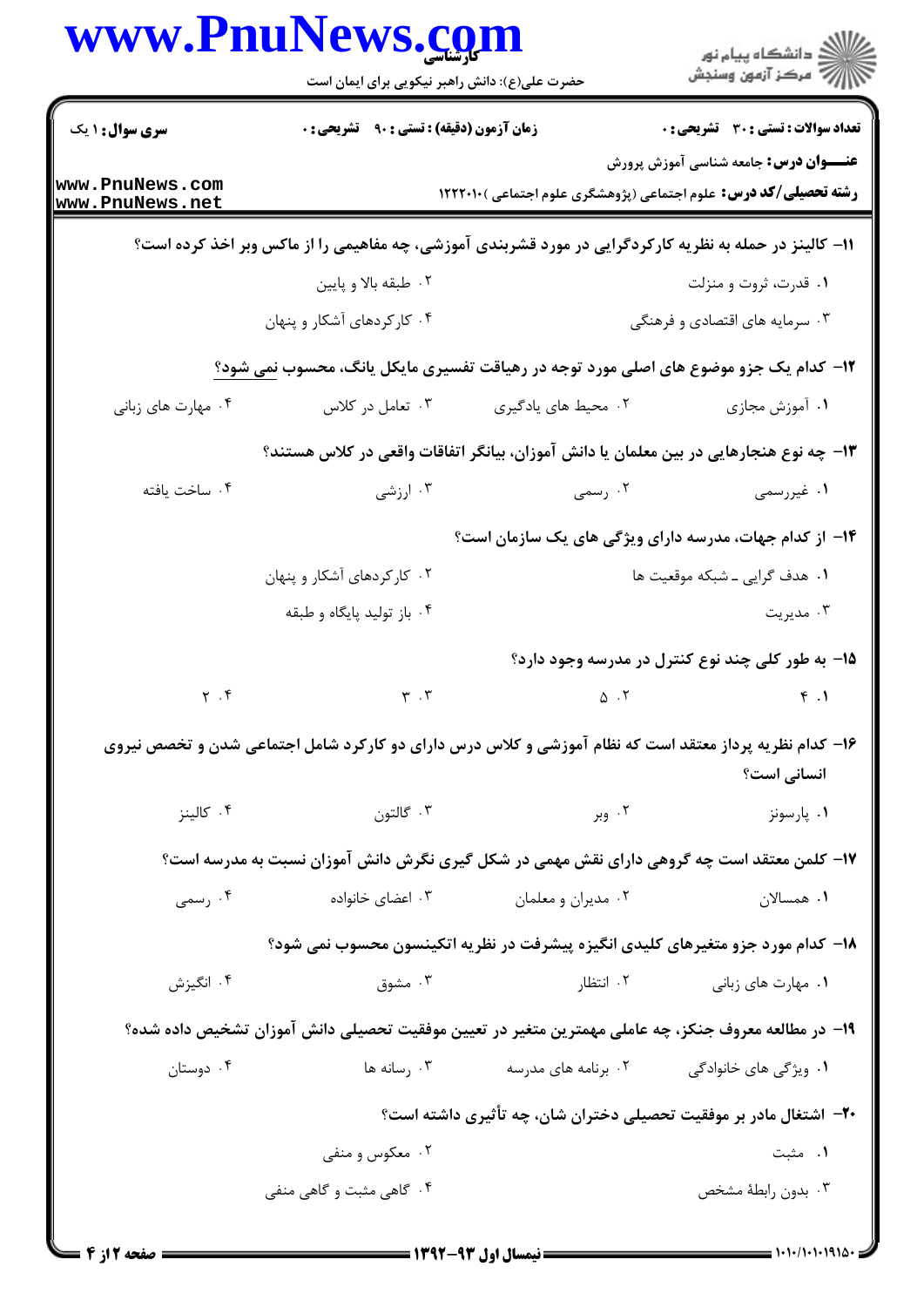|                                    | www.PnuNews.com<br>حضرت علی(ع): دانش راهبر نیکویی برای ایمان است |                   |                                                                                                                                            |
|------------------------------------|------------------------------------------------------------------|-------------------|--------------------------------------------------------------------------------------------------------------------------------------------|
| <b>سری سوال : ۱ یک</b>             | زمان آزمون (دقیقه) : تستی : ۹۰٪ تشریحی : ۰                       |                   | <b>تعداد سوالات : تستي : 30 ٪ تشريحي : 0</b>                                                                                               |
| www.PnuNews.com<br>www.PnuNews.net |                                                                  |                   | <b>عنـــوان درس:</b> جامعه شناسی آموزش پرورش<br><b>رشته تحصیلی/کد درس:</b> علوم اجتماعی (پژوهشگری علوم اجتماعی )۱۲۲۲۰۱۰                    |
|                                    |                                                                  |                   | ۲۱– مهمترین بُعد برنامه درسی پنهان در مدرسه به چه موضوعی مربوط است؟                                                                        |
|                                    | ۰۲ اهداف تدوین شده                                               |                   | ۰۱ ساختار قدرت در مدرسه                                                                                                                    |
|                                    | ۰۴ رقابت علمي                                                    |                   | ۰۳ يادگيري دروس                                                                                                                            |
|                                    |                                                                  |                   | ۲۲- کدام انتقاد به نظریه کارکردگرایی وارد شده است؟                                                                                         |
|                                    | ۰۲ پاسخ گویی به نیازهای مردم                                     |                   | ۰۱ حمایت از گروه های صاحب قدرت                                                                                                             |
|                                    | ۰۴ عدم محافظه کاری                                               |                   | ۰۳ گرايش ليبرالي                                                                                                                           |
|                                    |                                                                  |                   | ۲۳– اگر گفته شود که موفقیت در مدرسه، ارزش زیادی درخانه های طبقه کارگر ندارد اشاره به کدام یک از انواع کمبودها در<br>«نظریه کمبود» شده است؟ |
| ۰۴ زبان                            | ۰۳ مهارت ها                                                      | ۰۲ منابع          | ۰۱ انگیزش                                                                                                                                  |
|                                    |                                                                  |                   | ۲۴- حضور در مدرسه نسبت به حضور در خانواده دارای چه تأثیری در کودک است؟                                                                     |
| ۰۴ کمتر متنوع                      | ۰۳ بادوام تر                                                     | ۰۲ جایگزینی       | ۰۱ افزایشی                                                                                                                                 |
|                                    |                                                                  |                   | ۲۵- درون دادهای مراکز آموزشی که وارد فرایند جامعه پذیری می شوند چه موردی را شامل نمی شود؟                                                  |
| ۰۴ پاداش ها                        | ۰۳ تقاضاها                                                       | ۰۲ فرصت ها        | <b>۱.</b> تهدیدها                                                                                                                          |
|                                    |                                                                  |                   | ۲۶- براساس نتایج تحقیق کلمن، چه رابطه ای بین پایگاه اقتصادی ـ اجتماعی خانواده و عملکرد تحصیلی کودک وجود داشت؟                              |
|                                    | ۰۲ عدم وجود رابطه                                                |                   | ٠١. رابطه قوى                                                                                                                              |
|                                    | ۰۴ عدم همبستگی قابل توجه                                         |                   | ۰۳ رابطه ضعيف                                                                                                                              |
|                                    |                                                                  |                   | <b>۲۷</b> - به عقیدهٔ پورتز، سرمایه اجتماعی در چه محیطی یافت می شود؟                                                                       |
| ۰۴ دولت                            | ۰۳ مغز                                                           | ۰۲ حساب بانکی     | ۰۱ ساختار روابط افراد                                                                                                                      |
|                                    |                                                                  |                   | ۲۸- براساس نظریه وابستگی متقابل اجتماعی، معلم اهداف یادگیری را بر چه اساسی شکل می دهد؟                                                     |
| ۰۴ نقش ها و هنجارها                | ۰۳ خانواده ـ دوستان                                              | ۰۲ تشويق ــ تنبيه | ۰۱ تعاون ـ رقابت                                                                                                                           |
|                                    |                                                                  |                   | ۲۹- از نظر آلموند کدام نوع جامعه پذیری سیاسی، نوعی یادگیری غیر سیاسی است؟                                                                  |
| ۰۴ علمی                            | ۰۳ مدنی $\cdot$                                                  | ۰۲ آشکار          | ۰۱ پنهان                                                                                                                                   |
|                                    |                                                                  |                   |                                                                                                                                            |